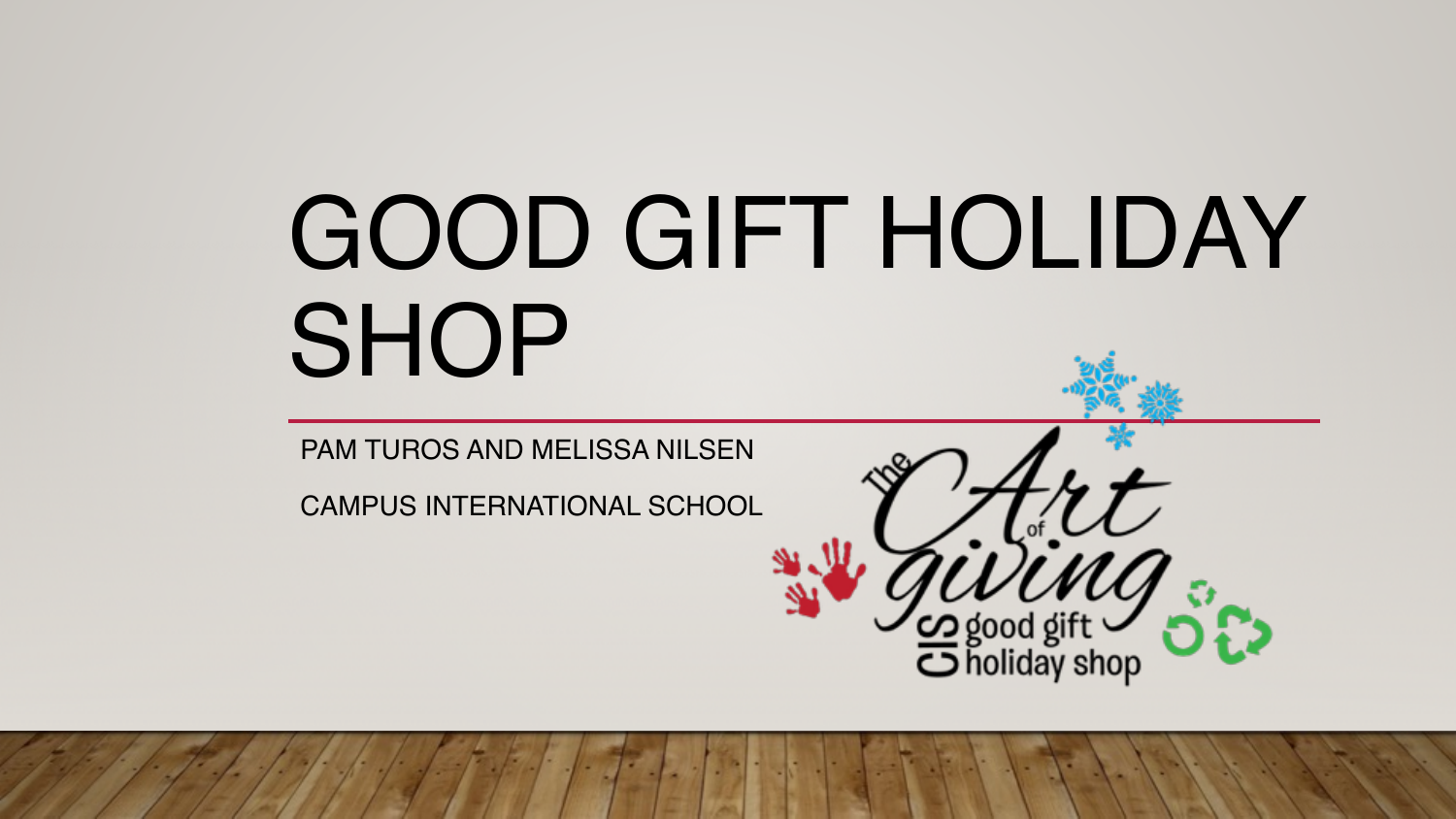## HISTORY OF THE GOOD GIFT HOLIDAY SHOP

### FIRST HOLIDAY SHOP 2010

- First Year: The Dollar Store Experiment
- Second/Third Year: Mass Produced Junk
- Financial Loss and Pure Chaos
- "I'm Never Doing That Again!"



### **IB learner profile**

The aim of all IB programmes is to develop internationally minded people who, recognizing their common humanity and shared guardianship of the planet, help to create a better and more peaceful world.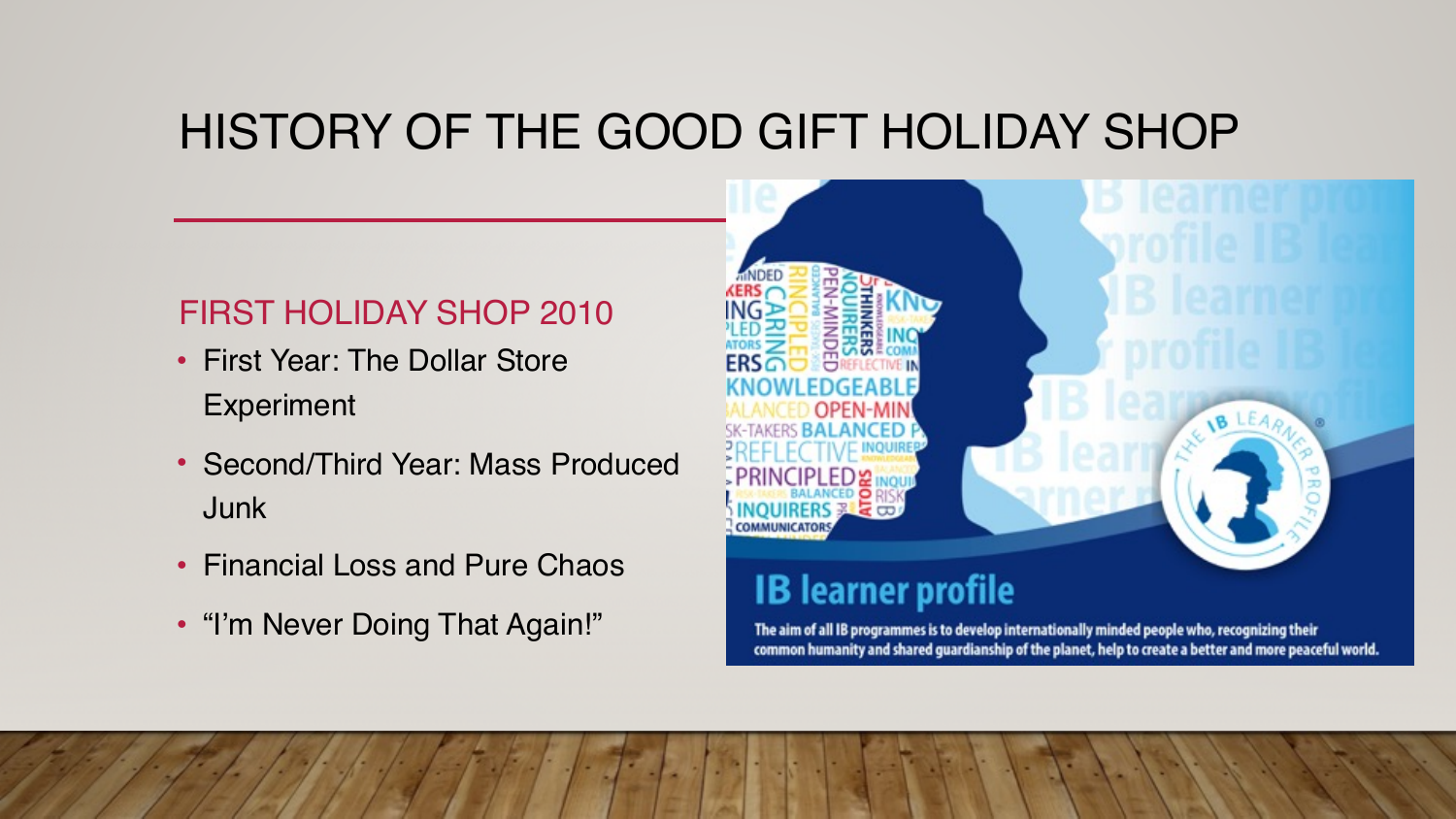

# **SAVE Campus** School<br>growing citizens of the world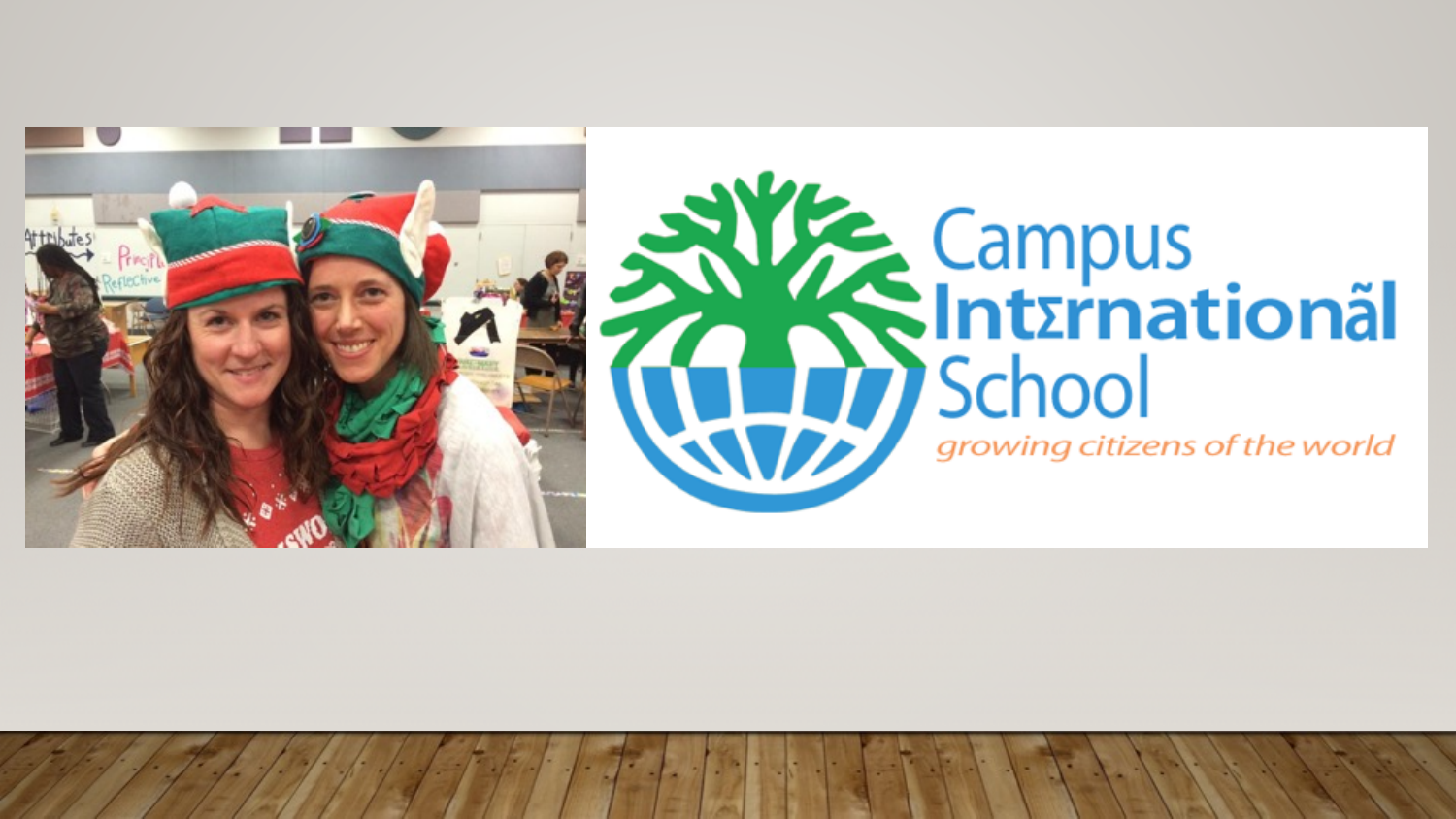### BIZ KIDS ENTREPRENEUR CLASS 2014

"The mission of the Good Gift Holiday Shop is to create a unique, affordable and meaningful shopping experience for students at Campus International School."

### **2015 CHARITY PARTNERS:**

- Drink Local, Drink Tap
- **Bead for Life**
- SOS Children's Village and Prosperity Candle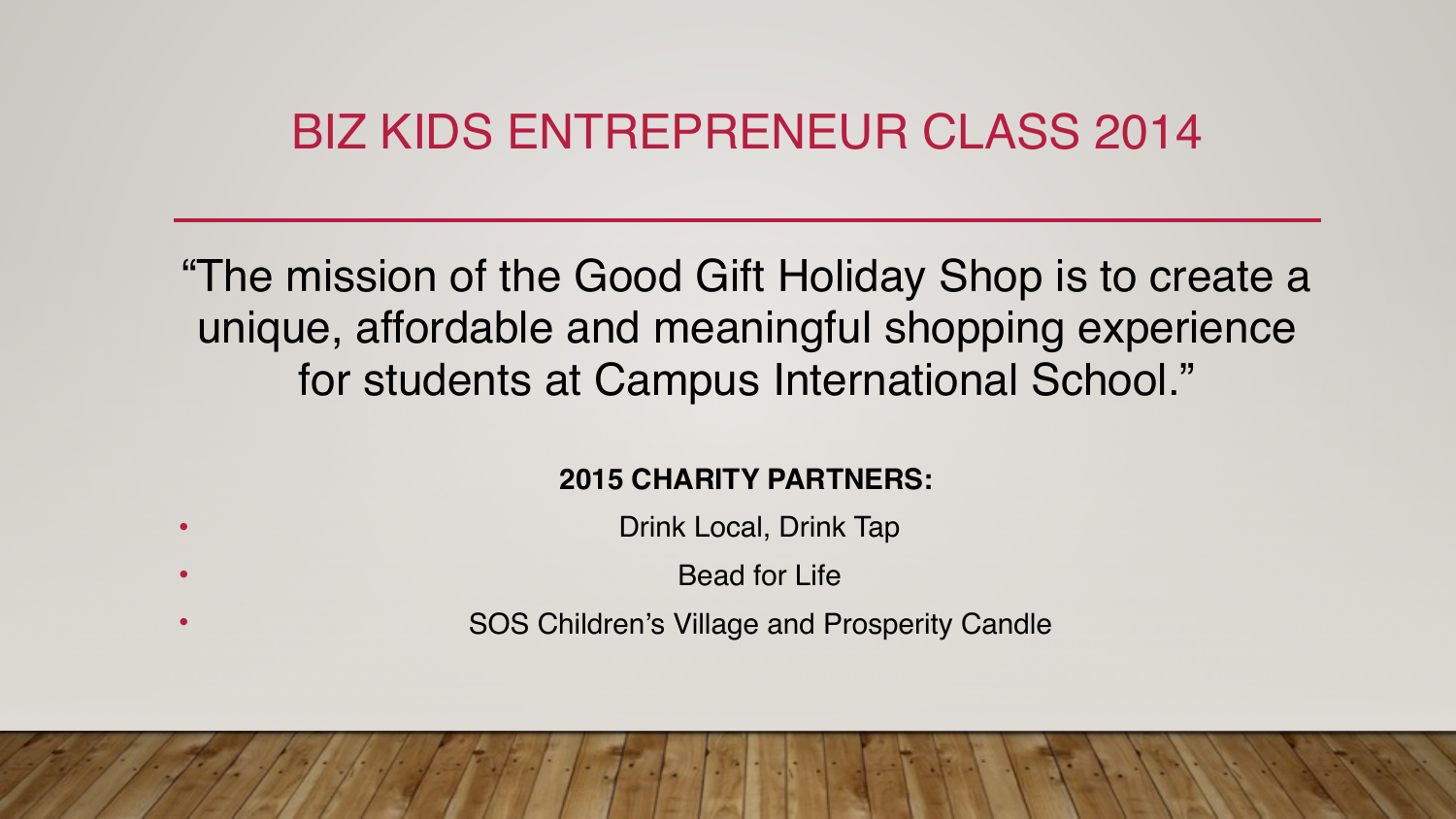



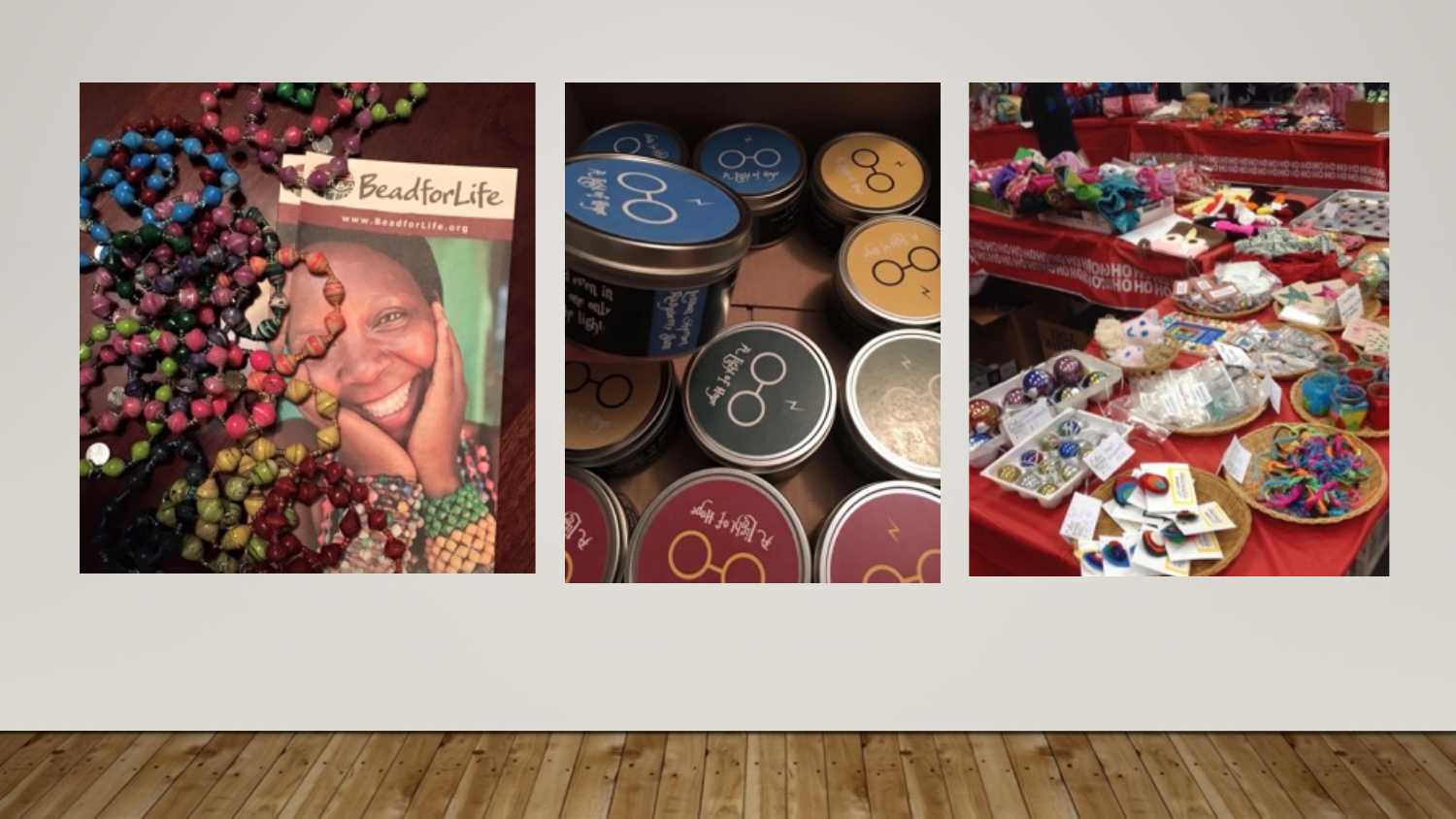

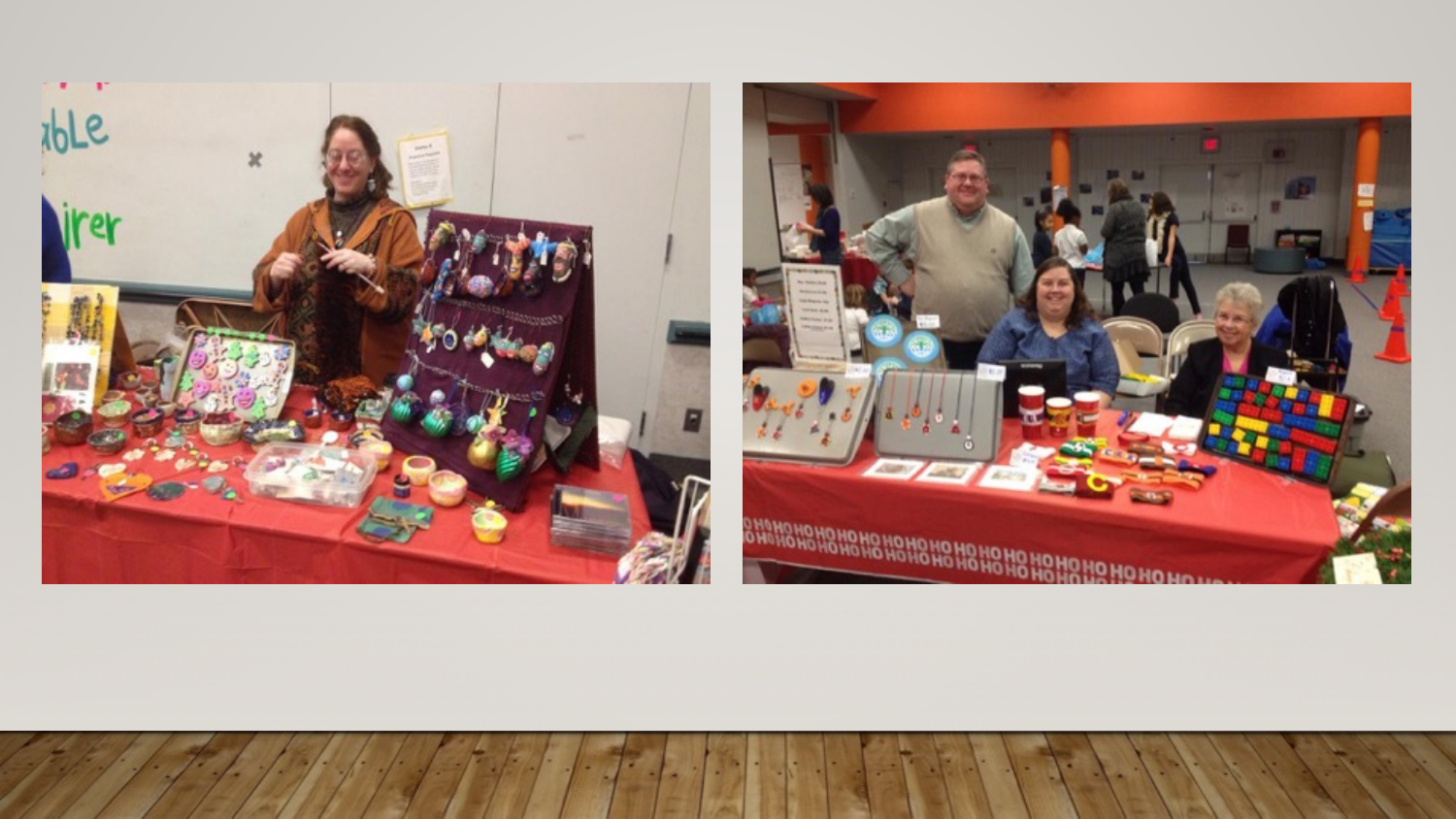









**LOCAL PARTNERS** 

**AND SPONSORS**

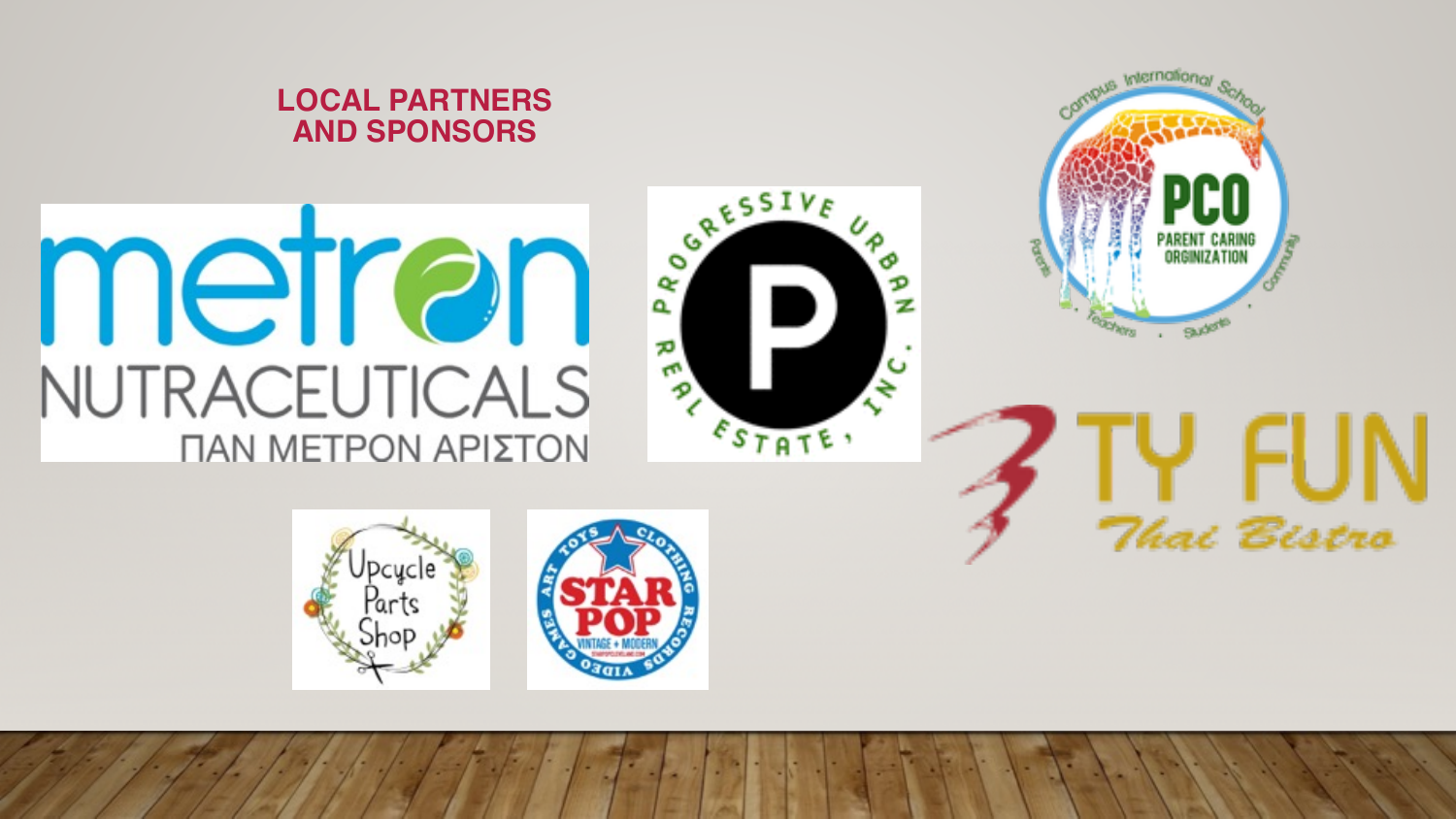

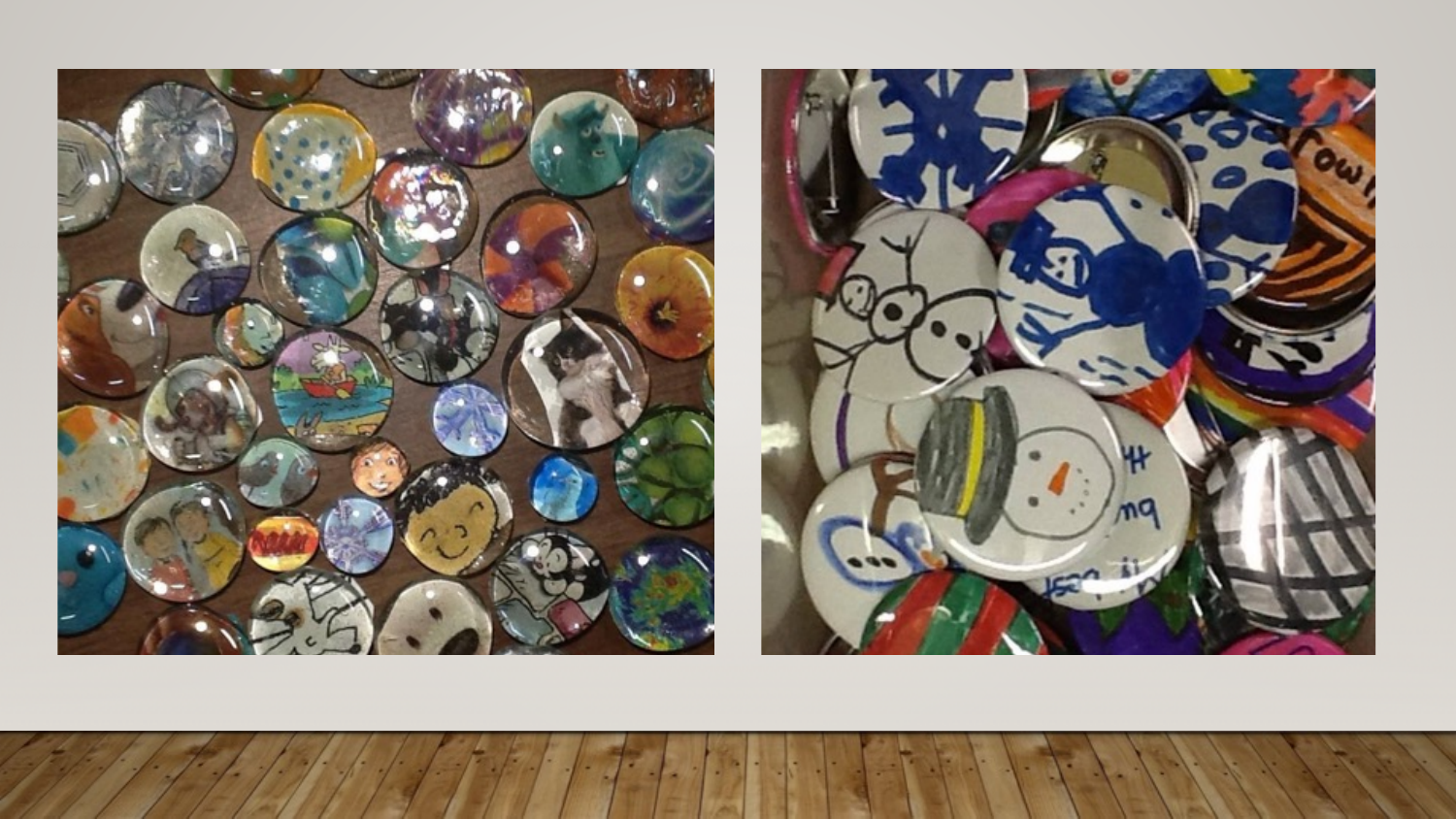# CHANGING THE WAY WE CELEBRATE

- Doesn't happen overnight
- Shift in Mindset
- Gift of Experience vs. Traditional Gifts
- Hand Made Gifts
- Gifts that Give Back
- Decreases Stress